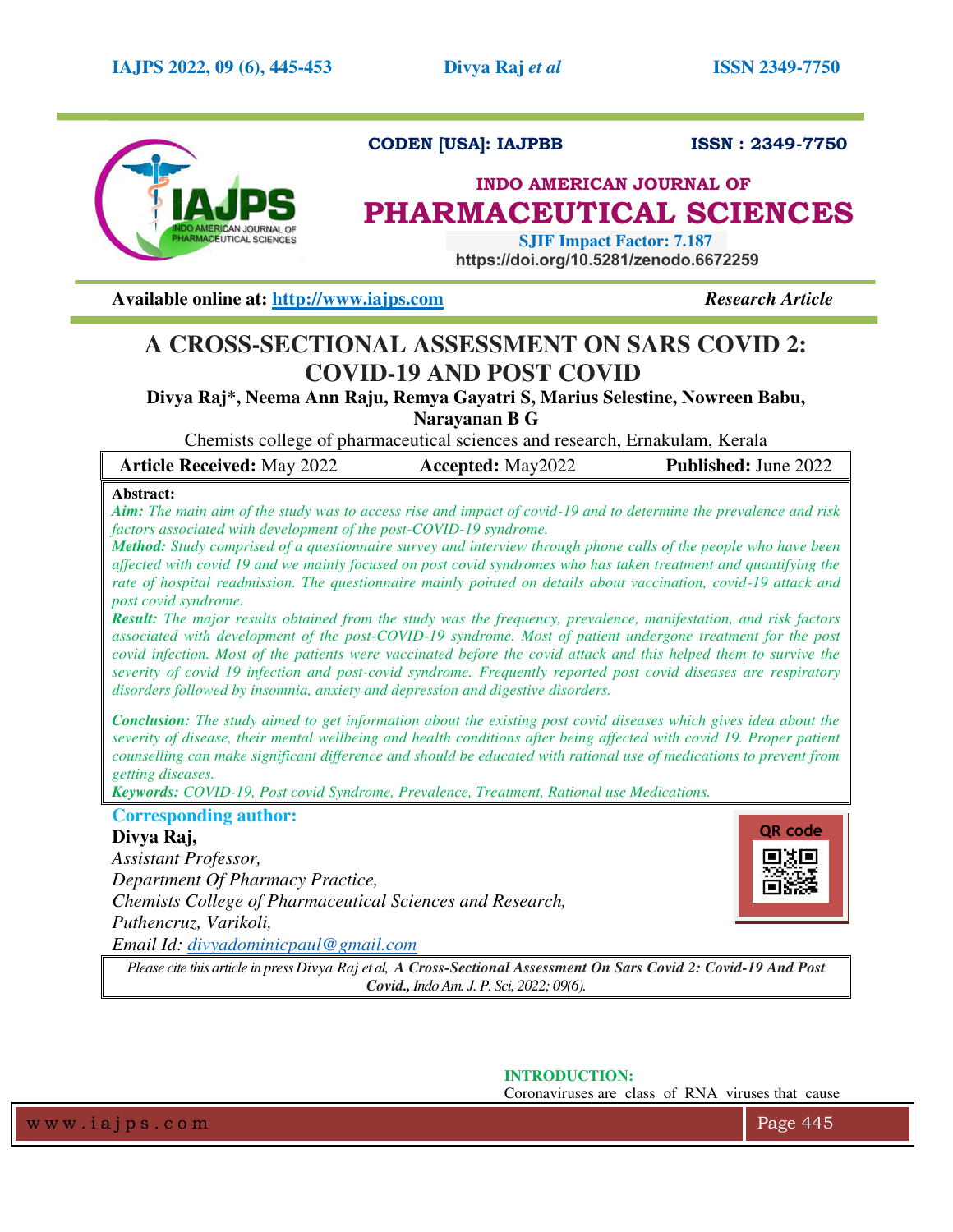respiratory tract infections in humans and mammals. Covid 19 is potential zoonotic disease which is being characterized by  $2.5\%$  mortality rates  $^{[1]}$ . In December 2019 a cluster of pneumonia have been reported. This virus has been named as severe acute respiratory syndrome Corona virus and disease associated is called covid-19 by WHO  $^{[3]}$ . The causative agents for this pneumonia were identified as coronavirus. Covid 19 expanded globally which included Thailand, Republic of Korea, US, Japan, Philippines, and our country <sup>[1]</sup>. These viruses belong to Kingdom - Orthornavirae, Family – Coronaviridae. The earliest reports of a coronavirus infection were 1st reported in animals occurred in the late 1920s and in 1960s Human coronaviruses was first discovered. The very first case reported in India was January 21, 2019, and on February 6th, 2020. A total number of 28,276 confirmed cases with 565 deaths were documented globally by WHO.

In 2003 a new corona virus has been originated that causes mysterious pneumonia which was originated from southeast China especially Guangdong province and was named as SARS corona virus. The mortality rate caused by SARS was around 10-15%. There was another outbreak in 2012 of novel corona virus in middle east that had similar features with outbreak in 2003. Both are being caused by corona virus  $^{[2]}$ . Four types of corona virus namely HKU1, NL63, 229t, OC43 have been circulating in humans and caused mild respiratory diseases [3].

Covid-19 has been a great threat to the world which caused New Public Health crisis. The virus was originated in bats and transmitted to humans through intermediate animals. Transmission of diseases is mainly by inhalation or contact with infected droplets, its incubation period is about 2 to 14 days. The major symptoms include fever, cough, sore throat, breathlessness, fatigue, and malaria <sup>[4]</sup>. Coronaviruses are large, roughly spherical particles which has unique surface projections. Their size ranges highly variable with average diameters of 80 to 120 nm. They can cause 1. Pneumonia (either direct viral pneumonia or secondary bacterial pneumonia) 2. Bronchitis (either direct viral bronchitis or secondary bacterial bronchitis). The studies demonstrated that higher level of viral loads in the nasal cavity as compared to the throat but no difference in viral burden between the symptomatic and asymptomatic individual [5]. Currently there isn't proper and definite treatment for covid 19.

#### **Treatment and Prevention**

The first step in the treatment is to ensure the

adequate isolation to prevent transmission. Mild to moderate illness should be managed at home with proper counselling about the severities. There should be proper maintenance of hydration and nutrition and control fever and cough. Use of antibiotics and antivirals such as oseltamivir should be avoided in conformity cases. In case of hypoxic patients' provision of oxygen via nasal passage, face mask, high flow nasal canula must be provided. Antiviral drugs such as ribavirin, lopinavir have been used because on the experience with SARS and MARS<sup>[6]</sup>.

### **Long COVID/ Post Covid Syndrome**

Corona virus disease (COVID-19) causes symptoms that last for weeks or months after the infection has gone. This condition is called post-COVID-19 or "long COVID". WHO's definition for post covid diseases is as follows: "Post COVID-19'' condition occurs in individuals with a history of probable or confirmed SARS CoV-2 infection, usually 3 months from the onset of COVID-19 with symptoms and that last for at least 2 months and cannot be explained by a different diagnosis. Covid-19 is mainly responsible for upper respiratory tract infection in children. Acute respiratory tract syndrome caused severe mortality rates. The human coronavirus discovered first in 2003, SARS-CoV-2, which causes severe acute respiratory syndrome (SARS), has a unique pathogenesis. This can lead to both upper and lower respiratory tract infections. The most common symptom that has been reported are fatigue and dyspnoea that last for a month <sup>[6]</sup>. Generally, people recover from COVID-19 and return to normal life after 2 to 6 weeks but, some people have symptoms that last for weeks or even months after recovery from acute illness.

The continuing state of illness after the recovery covid 19 disease is known as 'Post COVID condition'. In February 2021, WHO organized a series of international consultations with experts to reach agreement on a description of this condition, its subtypes and case definitions. Symptoms have an impact on everyday functioning like headache, trouble sleeping (insomnia), trouble concentrating, muscle and joint pain, cough. Symptoms may be new onset following initial recovery from an acute COVID-19 episode or persist from the initial illness. Symptoms may also fluctuate or relapse over time [4] [6]. The burden of post COVID-19 is not very well documented. A person of any age who has had COVID-19 can later develop a post-COVID condition. Personalised rehabilitation training was suggested by the preliminary evidence  $[7]$ .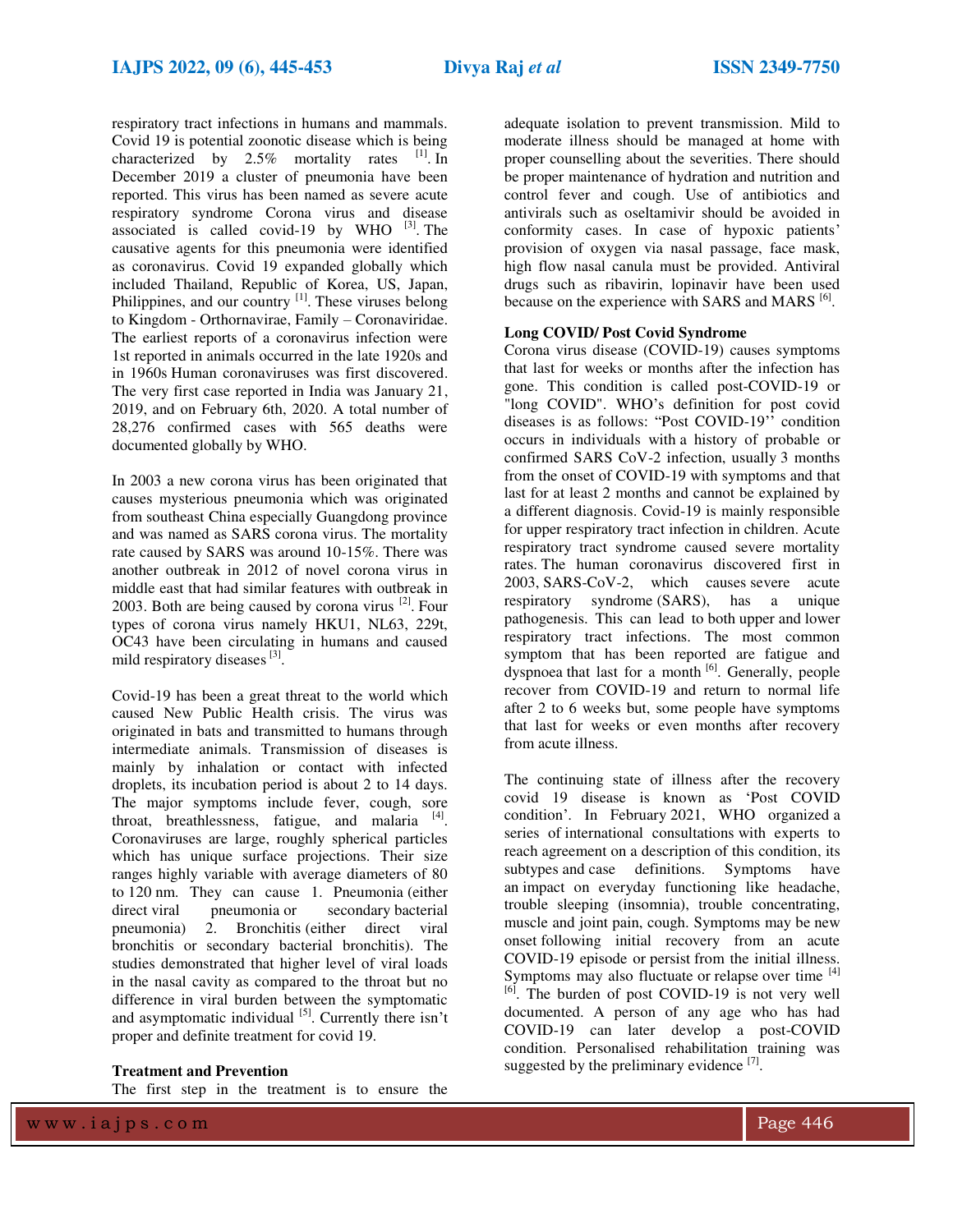### **Vaccination: its types and classification**

COVID-19 vaccine is intended to provid[e acquired](https://en.wikipedia.org/wiki/Acquired_immunity)  [immunity](https://en.wikipedia.org/wiki/Acquired_immunity) against [severe acute respiratory syndrome](https://en.wikipedia.org/wiki/Severe_acute_respiratory_syndrome_coronavirus_2)  [coronavirus 2](https://en.wikipedia.org/wiki/Severe_acute_respiratory_syndrome_coronavirus_2) (SARS-CoV-2), the virus that causes coronavirus disease  $2019$  [\(COVID-19\)](https://en.wikipedia.org/wiki/COVID%E2%80%9119)<sup>[9]</sup>. [9]. The development of variou[s vaccine platforms](https://en.wikipedia.org/wiki/Vaccine_platform)  started during early 2020. The initial focus of SARS-CoV-2 vaccines was on preventing symptomatic, often severe illness. At least nine different technology platforms are under research and development to create an effective vaccine against COVID-19.

## **Classification**

- 1. m-RNA vaccines
- 2. Adenovirus vector vaccines
- 3. Inactivated virus vaccines
- 4. Subunit vaccines
- 5. Intranasal
- 6. Other types

# **Vaccines available**

- 1. Covaxin Vaccine
- 2. Covishield Vaccine
- 3. Johnson & Johnson Vaccine
- 4. Moderna Vaccine
- 5. Novavax Vaccine
- 6. Sputnik V Vaccine
- 7. Zydus Cadila Vaccine

Adverse drug reaction of vaccine was being collected from the vaccine ADR reporting contents because people are concerned about the efficiency and safety. Vaccine has broad spectrum of action . Serious [adverse events a](https://en.wikipedia.org/wiki/Vaccine_adverse_event)ssociated with receipt of new vaccines targeting COVID-19 are of high interest to the public. All vaccines are administered vi[a intramuscular injection,](https://en.wikipedia.org/wiki/Intramuscular_injection) have side effects related to the mild irritations associated with the procedure and introduction of a foreign substance into the body. The precise vaccine is powerful tool which can be used to control over the covid 19 pandemic with high efficacy and tolerable  $\text{ADR}^{[9]}$ . One less-frequent side effect is hypersensitivity (allergy) to one or more of the vaccine's ingredients, which in some rare cases may cause [anaphylaxis.](https://en.wikipedia.org/wiki/Anaphylaxis)

### **AIM**

To determine the frequency, prevalence, manifestation, and risk factors associated with development of the post-COVID-19 syndrome.

# **OBJECTIVES**

1. The main objective of this study was to identify the proportion of hospital readmission or treatment taken after covid infection.

- 2. To identify the major post covid syndrome.
- 3. To find the population who have taken vaccination either before or after covid infection and its impact on post-covid syndrome.
- 4. To assess the prevalence and manifestations of post-COVID-19 on their life.
- 5. To identify the factors (Age, Gender) faced by the patients with lifestyle diseases and post covid syndrome.

# **METHODOLOGY:**

# **Study area**

The study was conducted in Ernakulam District, Primary Health Centre, Kadamakkudy Panchayath, located in the central part of Kerala. Ernakulam district covers an area of 3,068 km2 located on the Western Coastal Plains of India. Ernakulam district is the largest metropolitan region of the state.

#### **Study design and Data collection**

This study was started in the month of December 2021. Proportion of the study was mixed method research design which comprised of a questionnaire survey and key informant interview through Phone calls.

In this study we included post covid patients who came for treatment in the primary health centre. We collected information from an age group around 18 to 60 years. We selected this age group because, this study was designed after the second wave of covid 19 and most effected were the young population. Our study mainly focused on post covid syndromes and quantifying the rate of hospital readmission or treatment in individuals after being affected with covid-19.

We took around 100 patients and collected the records from health centre. We have collected the numbers of patients through Asha workers and Health inspector and interviewing hundred patients through phone took around two to three months. A questionnaire survey was prepared in Google forms which regulated the systematic patient's data collection. The questionnaire consisted of four sections: demographic data, post-COVID-19 manifestations, questions related to the difficulties facing in routine daily life after covid and post covid diseases. The Questionnaire mainly pointed on the details like whether they were asymptomatic/symptomatic on corona attack, details regarding vaccination, cases worsened to pneumonia, disease that occur after covid-19 that the patient got admitted to hospital or gone for treatment. The data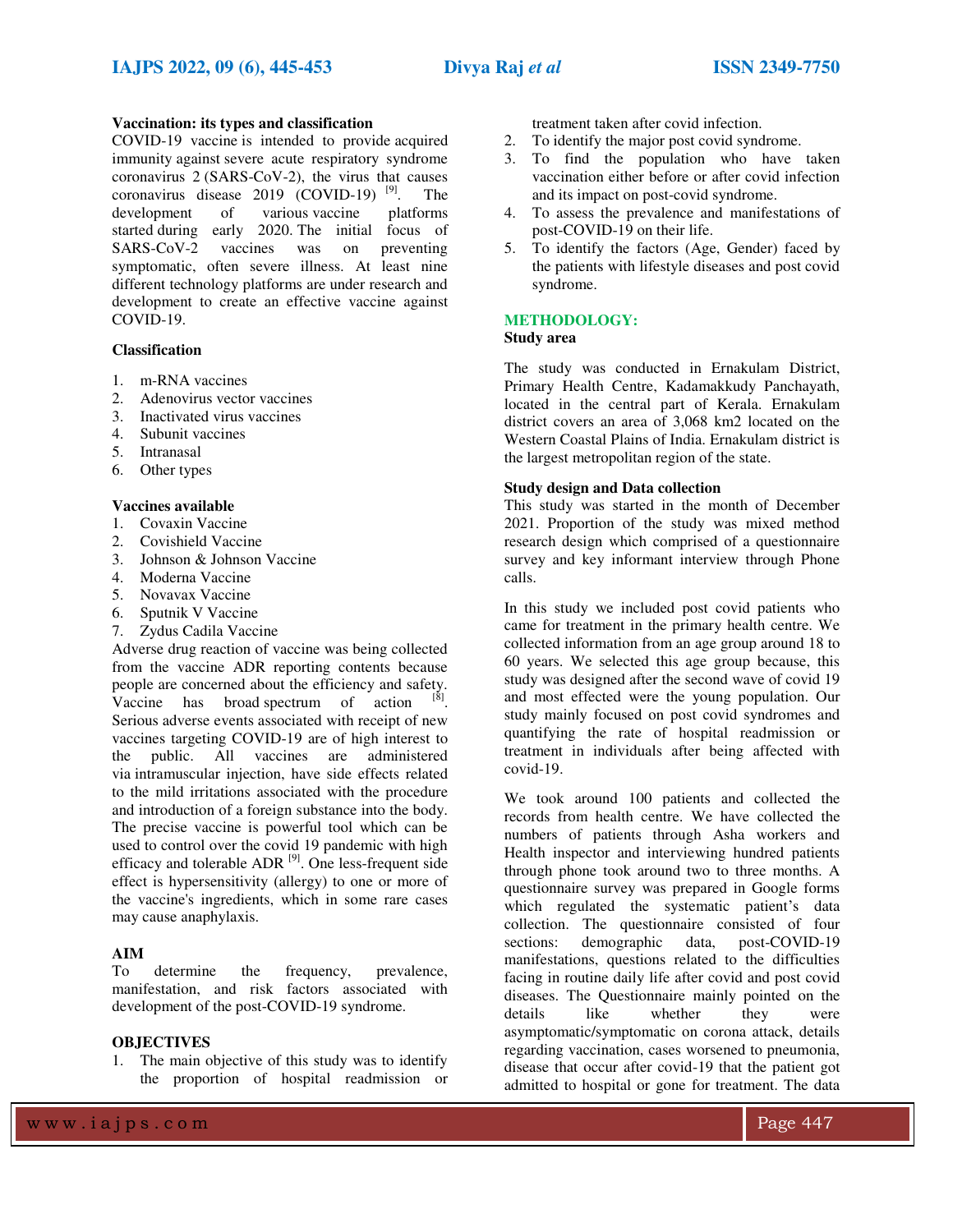collected was analysed and simplified based on the prescribed objectives. Data were presented in the form of frequencies and percentages

### **RESULTS AND DISCUSSION:**

We interviewed the patients who was attacked with covid-19 and suffer from long term effects after covid, as they are the key source of information to know about the disease condition and severity. The questionnaire was prepared to facilitate on post covid disease among 18 to 70 age group. The information collected by the survey is used to evaluate the status of post covid disease among the population.

We contact 110 patients from Ernakulam District, who was attacked by second wave of covid-19 in which 90% of the population were interested to interact and communicate with us, but some of them where confused, whether to participate in the survey. We took steps to gain the trust of those who were interviewed. Trials were conducted to understand possibility of diseases. We assured that the information gathered was only intended to create the awareness on post covid syndrome, its severity and health condition after being affected with covid-19. Most of the people interviewed experienced difficulties in their health status and daily routines. This reflected on quality of life of most patients. They described about their mental, physical well-being and severity of their disease and medications that were given was recorded. The baseline details such as demographic details like place, name of the patient, age phone number were collected as a first step towards the study. This helped us to create an idea about the people individually and information on who had follow up references if 9 months after illness. Most of the respondents in our study were males (52%) and 57% of the age group participated were 30-50 years.



Figure 1: Patients who received vaccine

During the first stage of study, we enlisted details of vaccination, whether they had been taken the vaccination before or after getting the covid 19 or if taken, whether they have taken the full dose of vaccination and their choice of brand in vaccine selection. As we have started the study after the second wave of covid 19 in India, the government had already started to give second dose of vaccination to the age group up to 18years. From the survey we found out that 51% have taken vaccination before getting covid 19 and 49% taken after the disease, one month after they became covid negative (Fig:1).



Figure 2: Vaccine dose taken

In India the first dose vaccine was given to the 45- 60 age group during first stage and then to the  $18 - 45$ years age group, meanwhile the second dose of vaccine also given to the first stage age groups before the second wave of covid (Fig:2). From the study our participants 54.9 % of patients have had taken only first dose vaccination and 45% were fully vaccinated. Most of them preferred (90.2%) took COVISHIELD and rest of them taken COVAXIN.

Approximately 80% reported with persistent symptoms after covid was diagnosis. The symptoms such as loss of smell and taste was common with 90% of the patients (Fig:3). Around 56% of patients had high fever and headache, 50% had runny nose, dry cough. Most of the patients experienced breathlessness during household chores, daily routines, and feel difficulty in moving upstairs. Patients weren't aware about post covid diseases covid attack.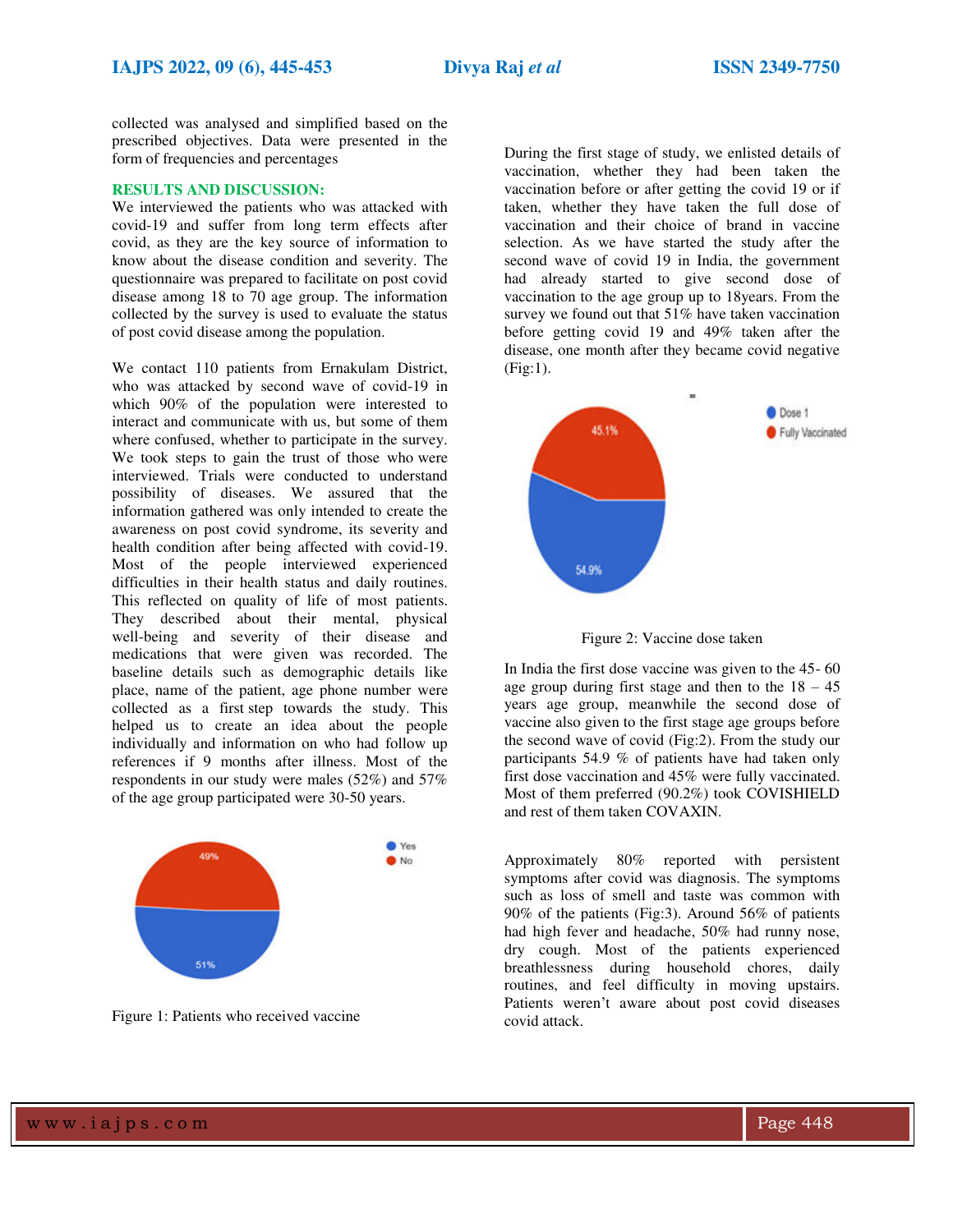

Figure 3: Symptoms after the diagnosis of covid

Most of the patients managed their covid positive state and stayed at home by the support of primary health centre treatment provided. Patients were handled based on the severity and health conditions. Approximately 71% of patients were given periodic assistance at home, 23.2% were given proper guidance and treatments. Some patients were hospitalised due to worst and unmanageable conditions.



Figure 4: Pre-existing disease before exposed to covid 19

Most of the patients had pre-existing comorbidities; hypertension (59.3%) was the leading comorbidity, followed by Diabetes Mellitus (42.6%), liver disease (9.3%), cardiovascular diseases (7%) and other age-related problems like joint pains, arthritis (27.8%) (Fig: 4).

This study indicates that a significant number of patients present with a clinical spectrum after SARS-CoV-2 infection recovery. Most of them were not aware about severity of post covid disease, related disorders, and its effective treatments. Post Covid Disease and its long-term effects were identified. Periodic assistance and awareness class done by the health centre become helpful to overcome this situation (Fig: 5).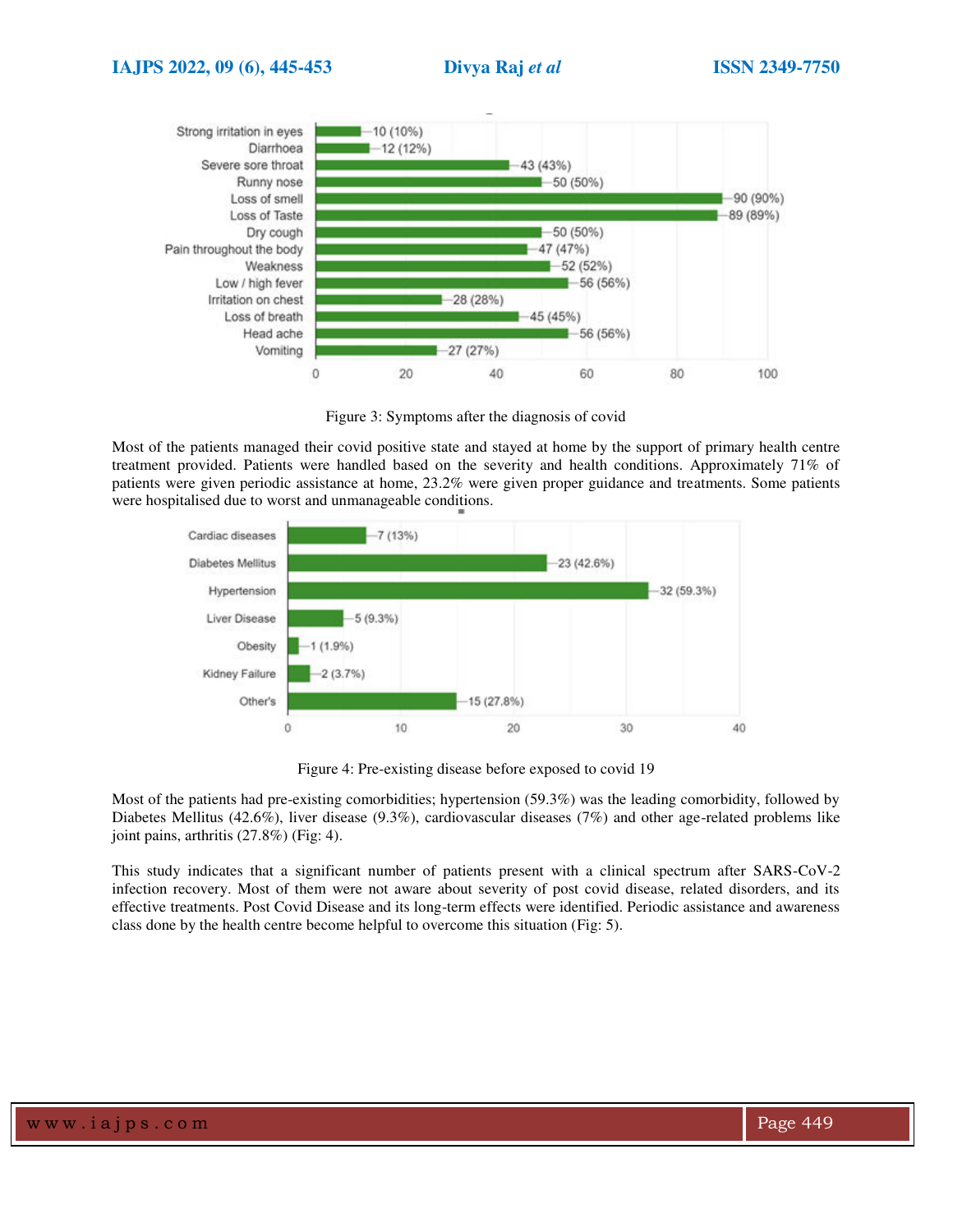

Figure 5: Patients received medical support and treatment

The clinical course of COVID-19 was classified based on the severity of the symptoms into three groups of mild, moderate, and severe; respondents who managed with home were regarded as having mild symptoms, those who received oxygen therapy had moderate clinical course, while those admitted hospital had severe COVID-19 infection.



Figure 6: Post covid Diseases after covid attack

Frequently reported post covid diseases are respiratory disorders 95.1%, followed by insomnia 43.9%, anxiety and depression 31.7% and digestive disorders 28% (Fig: 6). When communicated with patients, we came to know that people experienced serious chest infections, dry cough, chest tightness breathing difficulties (84.6%) at night. Insomnia affected mainly the working men and women for daily wages. All these post covid diseases increased the weakness in patient that reflected in their economic levels that created more difficulties in their quality of life.



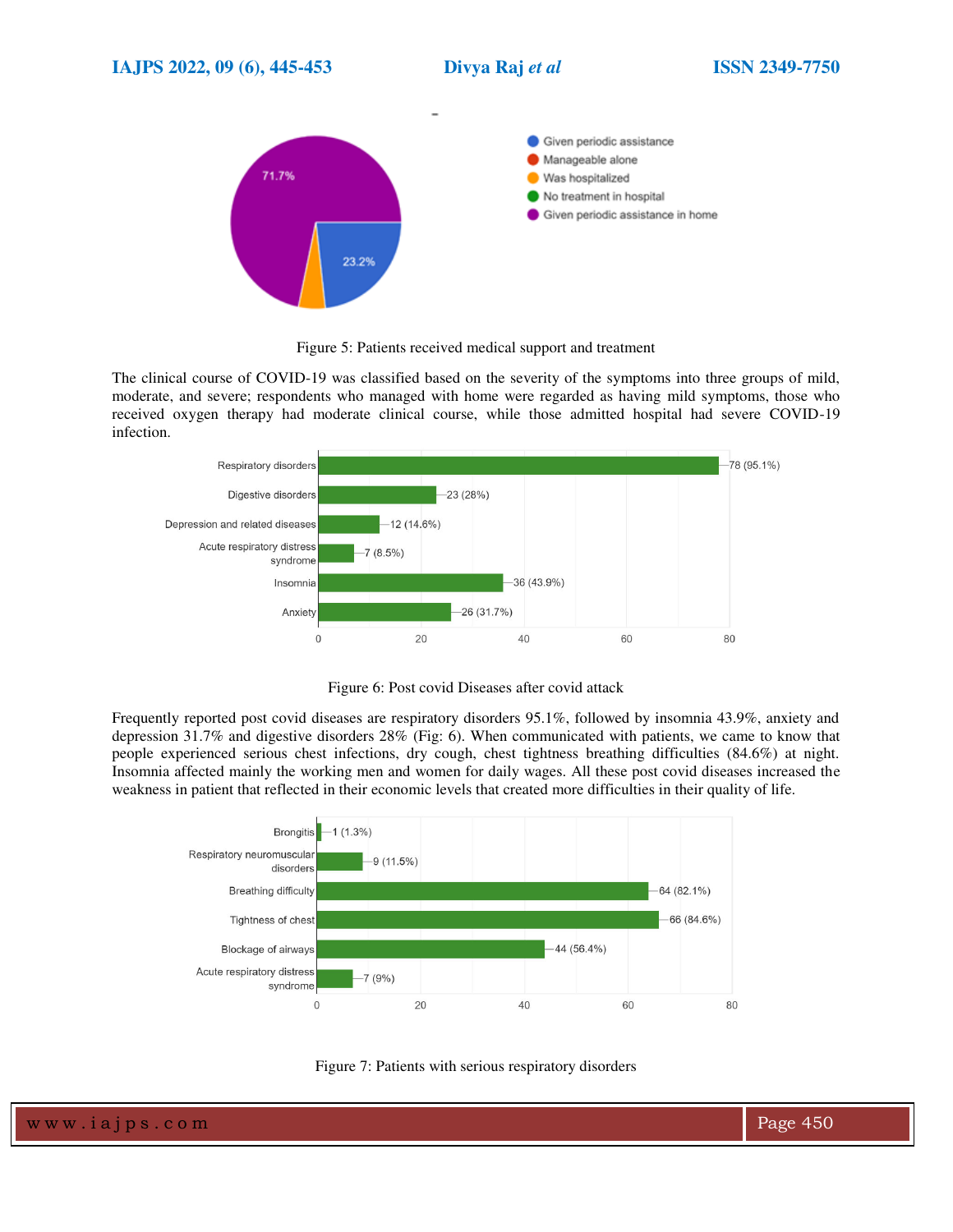Respiratory Syndromes reported mainly were breathing difficulty 84.6%, chest tightness 82%, airways obstruction, bronchitis, respiratory neuromuscular disorders, acute respiratory distress syndrome (Fig: 7). Patients with respiratory diseases before covid was affected badly in the covid attack and worsen their conditions. This affected the quality of life of patients after covid 19. The treatment measures given by the health centre were effective for most of the patients. Patients who couldn't managed (16%) by the health centre had taken to hospital for readmissions in hospital and after discharge again periodic assistance and treatment were given in this health centre.

About 88.2% patients received medications for the post covid diseases. Medications were given through

Asha workers, the health workers who visit the patient's residence and distribute medicine and periodic assistance were also provided. Effective medications and treatment measures prevented reoccurrence of the symptoms and reduce intensity to a certain level.

Even after recovery from the post covid diseases, serious effects that made patient condition worsen were the hair loss, joint pain, respiratory disorders, headache. After the treatment for post covid diseases most patients experienced breathing difficulty in when doing common household works, morning walks, climbing upstairs.



Figure 8: Disease condition retained after post covid syndrome

During the interview we noted that among all other diseases, hair loss was the most complicated and serious condition that retained after the treatment. Joint pain was also common among middle aged women (30-40 years) who had no existing lifestyle diseases before covid attack. During the patient interview it was noticed that around 70 % of patients were not aware about the post covid disease and their effective treatments ( Fig: 8). They struggled with the post covid diseases for their living, but the timely intervention and follow-up of the health workers made the patients to undergo treatment.

As the second wave of covid 19 hit India in severe manner. Large number population was affected by the second wave. The mortality rate and morbidity rate were high during this stage. Almost all the hospitals and healthcenters were overwhelmed by the patients. Most of the health workers are also affected

by the disease but our healthcare system overcome all the situations in excellent way.

#### **CONCLUSION:**

The covid 19 diseases continue to spread across the world. All the people are in enduring through difficulties and setbacks created by the covid 19 impact. Many of the people aren't aware of the post-covid of syndromes. Hence proper management of the post-covid diseases become the need of the hour. Currently awareness classes and mass campaigns are the only ways to reach the goal. The study aimed to get information about the existing post covid diseases. This can make an idea about the severity of the disease, their mental wellbeing, and the health conditions after being affected by the covid 19. Initial step is to collect the information about the people who have gone through covid-19.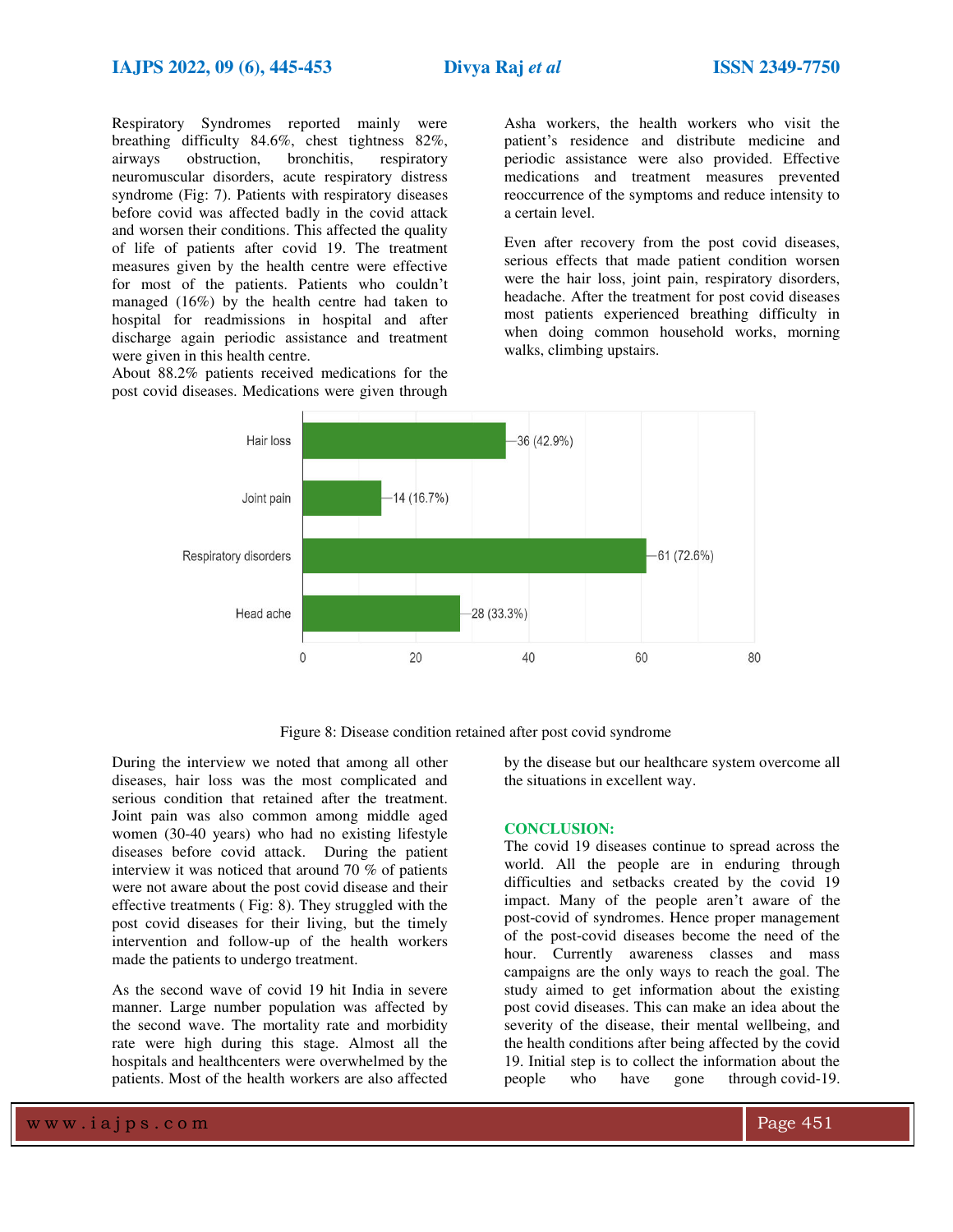Communicating with them face to face and through phone calls was taken to get an outlook of the post covid diseases. They should be educated about the current available treatments on both diseases and informed about the rational use of medications to prevent them from getting diseases.

The most severe post syndrome was respiratory disorders that cause severe damage to the health of people. Insomnia was the worst among post covid patients. Patients with irreversible health damage took continuous hospital Re-admission after discharge. Hair loss, joint pain and headache was common even after 9 months after covid attack. Proper patient counselling can make a significant difference in the area. Prior to this, the pharmacist should be fully aware of the type of post covid diseases, their severity, treatment, and medications available and about the approaches to be incorporated for the safe disease management. We must be able to understand the mental and the health state of the patient to get the insight of the patient. For this patient should be willing to corporate with it which is an important part of interaction and conversation. This can reflect to greater impact on the successful interaction can lead to the positive results.

Pharmacy services are an important aspect and mainstay in the public health care services and have the massive potential to align with the covid 19 disease and post covid syndrome. Pharmacist in the local bodies and health committee are linked to the patients directly or indirectly. Pharmacies in various healthcare services ensure that the patient receive effective medication, monitor the drug shortage issues and resolve. They have a great role is establishing and promoting the remote pharmacy services and provide counselling to the public about the preventive, curative treatment, and medication.

### **ACKNOWLEDGEMENT**

We thank all the management and staff of Chemists College of Pharmaceutical Sciences and staff and all others who helped us directly and indirectly in completing our work. We thank the doctors, pharmacists and the medical representatives who participated in this study. It's not a funded project.

# **CONFLICT OF INTEREST**

The authors declare that there is no conflict of interest.

#### **REFERENCES:**

1. Wu, Yi-Chai, Chen, Ching-Sung, Chan, Yu-Jiun, The outbreak of COVID -19: An overview, Journal of the Chinese Medical Association, March 2020, Vol-83.

- 2. Tanu Singhal, A review of Coronavirus Disease -2019, (Covid -19), Indian journal of paediatrics 2020, Pg\_No: 281-286.
- 3. Feng He, Yu Deng, Weina Li2, Coronavirus disease 2019: What we know? 12 March 2020, JOURNAL OF MEDICAL VIROLOGY, WILEY.
- 4. Tanu Singhal, A Review of Coronavirus Disease-2019 (COVID-19), 23 February 2020
- 5. Jeffrey S. Kahn, MD, PhD, Kenneth McIntosh, MD, History and Recent Advances in Coronavirus Discovery the Paediatric Infectious Disease Journal, Volume 24, Number 11, November 2005
- 6. A.V. Raveendran, Rajeev Jayadevan, S. Sashi Dharan, Long COVID: An overview Diabetes & Metabolic Syndrome: Clinical Research & Reviews 15 (2021)
- 7. Shin Jie Yong, Long COVID or post-COVID-19 syndrome: putative pathophysiology, risk factors, and treatments, INFECTIOUS DISEASES, 2021; VOL. 53, NO. 10, 737–754 Department of Biological Sciences, School of Medical and Life Sciences, Sunway University, Subang Jaya, Malaysia
- 8. Changjing Cai, Yinghui Peng, Edward Shen, Qiaoqiao Huang, A comprehensive analysis of the efficacy and safety of COVID-19 vaccines Molecular Therapy, Vol. 29, September 2021, The American Society of Gene and Cell Therapy.
- 9. Praveen Sv, Jyoti Tandon, Vikas, Indian citizen's perspective about side effects of COVID-19 vaccinee A machine learning study Diabetes & Metabolic Syndrome: Clinical Research & Reviews, Diabetes & Metabolic Syndrome: (2021) 102172,
- 10. Ani Nalbandian, Karthik Sehgal, Post-acute covid-19 syndrome, Nature medicine, Vol-27, April 2021, 601-605
- 11. Reaz Mohammed, MD Mujibur Rahman, Post covid-19 Syndrome among Symptomatic Covid-19 patients : A prospective cohort study in a tertiary care centre of Bangladesh, Plus one, April 8 2021
- 12. Ayman Iqubal, kinza Iqubal, The covid 19 sequelae A cross-sectional evaluation of post recovery symptoms and need for rehabilitation of covid-19 survivors, Internal medicine, Cureus ,2nd February 2021, e13080, D01 10 7759
- 13. Dominic menges, Tala Barlouz's, Angelo Domenghino, The burden of Post Covid 19 syndrome and implications for health care